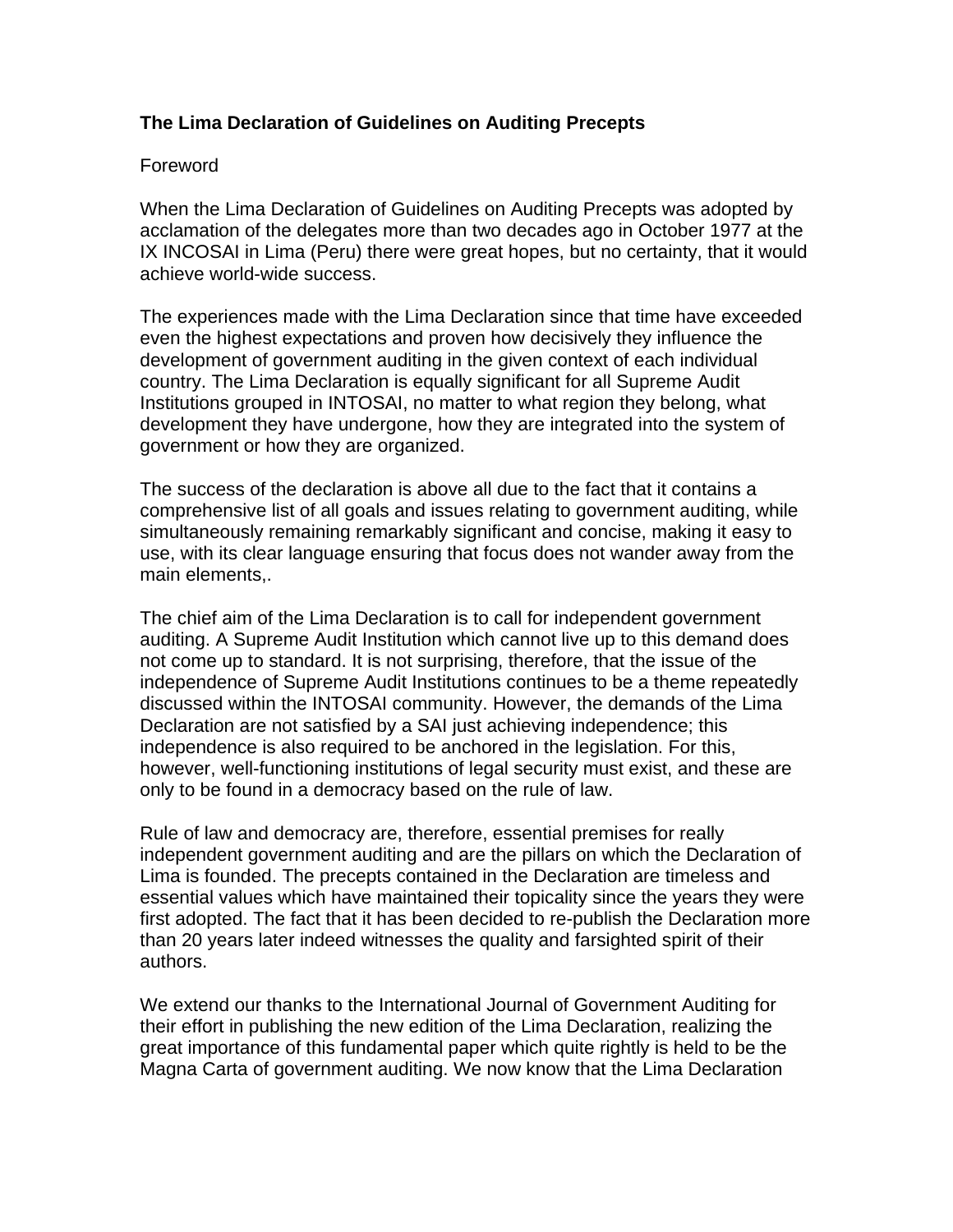will continue to be disseminated in future. Living up to its high ideals remains an ongoing task for us all.

Vienna, in the fall of 1998

Dr Franz Fiedler

Secretary General of INTOSAI

## **The Lima Declaration of Guidelines on Auditing Precepts**

#### Preamble

The IXth Congress of the International Organization of Supreme Audit Institutions (INTOSAI), meeting in Lima:

- Whereas the orderly and efficient use of public funds constitutes one of the essential prerequisites for the proper handling of public finances and the effectiveness of the decisions of the responsible authorities;

- whereas, to achieve this objective, it is indispensable that each country have a Supreme Audit Institution whose independence is guaranteed by law;

- whereas such institutions become even more necessary because the state has expanded its activities into the social and economic sectors and thus operates beyond the limits of the traditional financial framework;

- whereas the specific objectives of auditing, namely, the proper and effective use of public funds; the development of sound financial management; the proper execution of administrative activities; and the communication of information to public authorities and the general public through the publication of objective reports, are necessary for the stability and the development of states in keeping with the goals of the United Nations;

- whereas at previous INTOSAI congresses, plenary assemblies adopted resolutions whose distribution was approved by all member countries;

## RESOLVES:

- To publish and distribute the document entitled "The Lima Declaration of Guidelines on Auditing Precepts."

I. General

Section 1. Purpose of audit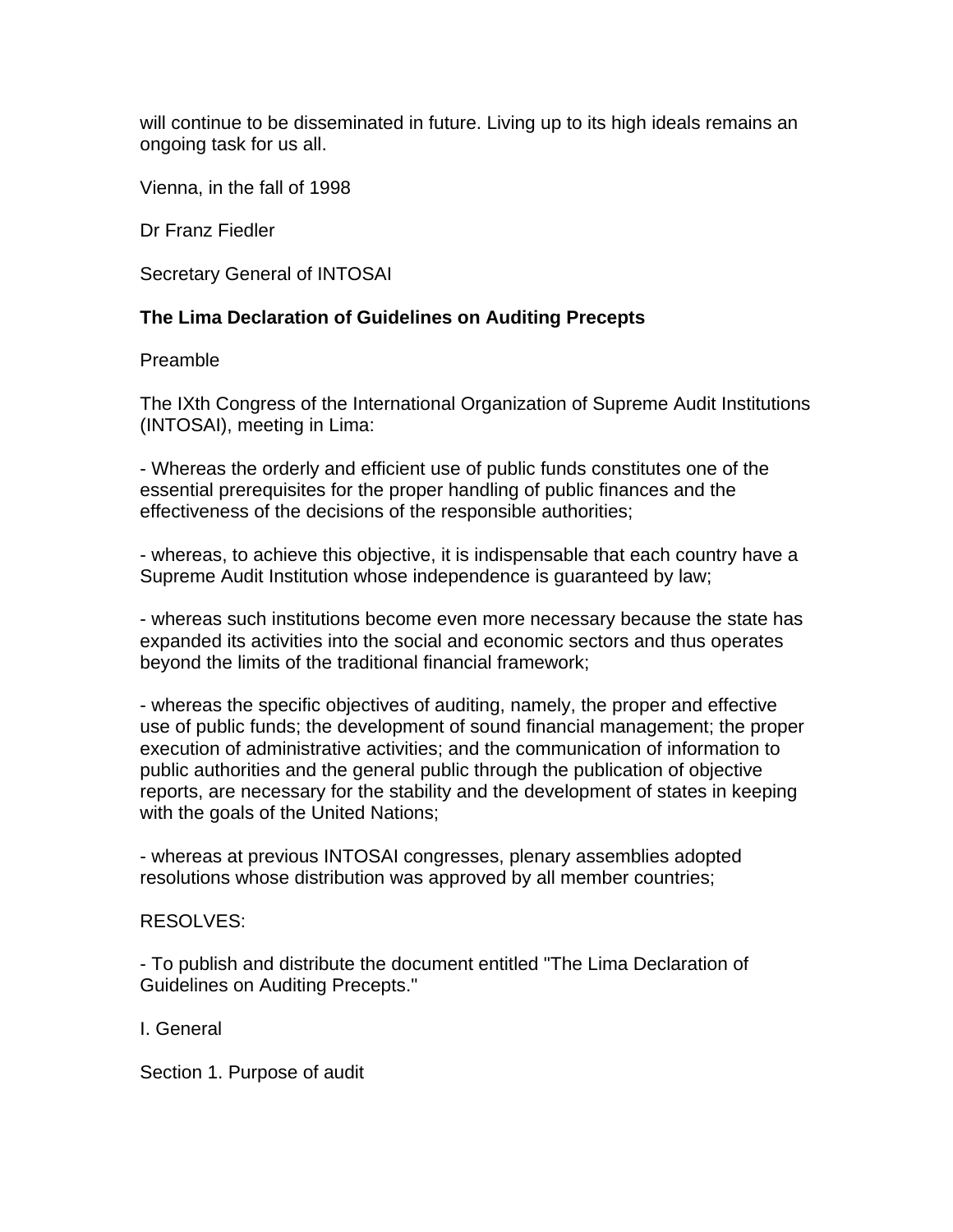The concept and establishment of audit is inherent in public financial administration as the management of public funds represents a trust. Audit is not an end in itself but an indispensable part of a regulatory system whose aim is to reveal deviations from accepted standards and violations of the principles of legality, efficiency, effectiveness and economy of financial management early enough to make it possible to take corrective action in individual cases, to make those accountable accept responsibility, to obtain compensation, or to take steps to prevent--or at least render more difficult--such breaches.

Section 2. Pre-audit and post-audit

1. Pre-audit represents a before the fact type of review of administrative or financial activities; post-audit is audit after the fact.

2. Effective pre-audit is indispensable for the sound management of public funds entrusted to the state. It may be carried out by a Supreme Audit Institution or by other audit institutions.

3. Pre-audit by a Supreme Audit Institution has the advantage of being able to prevent damage before it occurs, but has the disadvantage of creating an excessive amount of work and of blurring responsibilities under public law. Postaudit by a Supreme Audit Institution highlights the responsibility of those accountable; it may lead to compensation for the damage caused and may prevent breaches from recurring.

4. The legal situation and the conditions and requirements of each country determine whether a Supreme Audit Institution carries out pre-audit. Post-audit is an indispensable task of every Supreme Audit Institution regardless of whether or not it also carries out pre-audits.

Section 3. Internal audit and external audit

1. Internal audit services are established within government departments and institutions, whereas external audit services are not part of the organizational structure of the institutions to be audited. Supreme Audit Institutions are external audit services.

2. Internal audit services necessarily are subordinate to the head of the department within which they have been established. Nevertheless, they shall be functionally and organizationally independent as far as possible within their respective constitutional framework.

3. As the external auditor, the Supreme Audit Institution has the task of examining the effectiveness of internal audit. If internal audit is judged to be effective, efforts shall be made, without prejudice to the right of the Supreme Audit Institution to carry out an overall audit, to achieve the most appropriate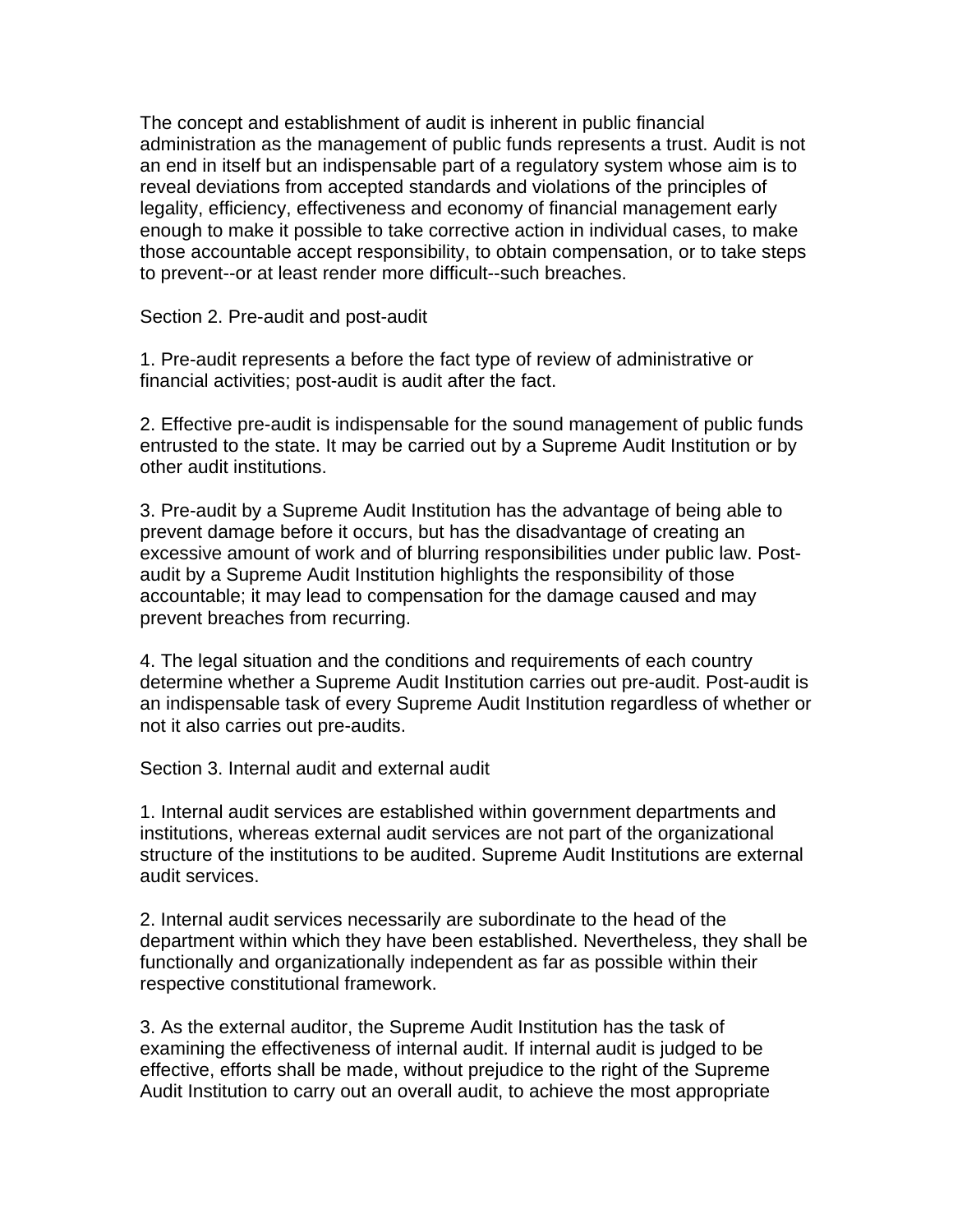division or assignment of tasks and cooperation between the Supreme Audit Institution and internal audit.

Section 4. Legality audit, regularity audit and performance audit

1. The traditional task of Supreme Audit Institutions is to audit the legality and regularity of financial management and of accounting.

2. In addition to this type of audit, which retains its significance, there is another equally important type of audit--performance audit--which is oriented towards examining the performance, economy, efficiency and effectiveness of public administration. Performance audit covers not only specific financial operations, but the full range of government activity including both organizational and administrative systems.

3. The Supreme Audit Institution's audit objectives--legality, regularity, economy, efficiency and effectiveness of financial management--basically are of equal importance. However, it is for each Supreme Audit Institution to determine its priorities on a case-by-case basis.

II. Independence

Section 5. Independence of Supreme Audit Institutions

1. Supreme Audit Institutions can accomplish their tasks objectively and effectively only if they are independent of the audited entity and are protected against outside influence.

2. Although state institutions cannot be absolutely independent because they are part of the state as a whole, Supreme Audit Institutions shall have the functional and organizational independence required to accomplish their tasks.

3. The establishment of Supreme Audit Institutions and the necessary degree of their independence shall be laid down in the Constitution; details may be set out in legislation. In particular, adequate legal protection by a supreme court against any interference with a Supreme Audit Institution's independence and audit mandate shall be guaranteed.

Section 6. Independence of the members and officials of Supreme Audit **Institutions** 

1. The independence of Supreme Audit Institutions is inseparably linked to the independence of its members. Members are defined as those persons who have to make the decisions for the Supreme Audit Institution and are answerable for these decisions to third parties, that is, the members of a decision-making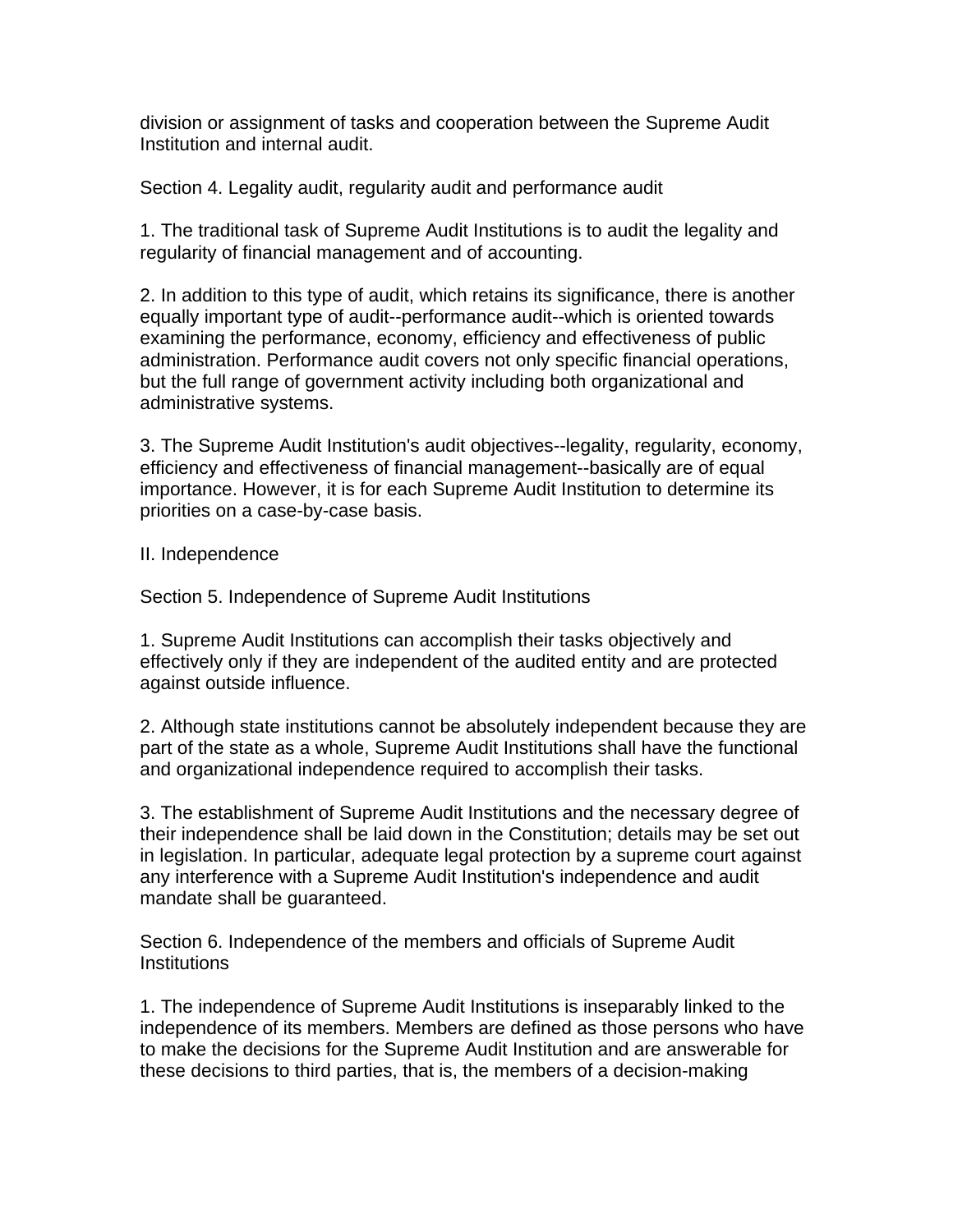collegiate body or the head of a monocratically organized Supreme Audit Institution.

2. The independence of the members, shall be guaranteed by the Constitution. In particular, the procedures for removal from office also shall be embodied in the Constitution and may not impair the independence of the members. The method of appointment and removal of members depends on the constitutional structure of each country.

3. In their professional careers, audit staff of Supreme Audit Institutions must not be influenced by the audited organizations and must not be dependent on such organizations.

Section 7. Financial independence of Supreme Audit Institutions

1. Supreme Audit Institutions shall be provided with the financial means to enable them to accomplish their tasks.

2. If required, Supreme Audit Institutions shall be entitled to apply directly for the necessary financial means to the public body deciding on the national budget.

3. Supreme Audit Institutions shall be entitled to use the funds allotted to them under a separate budget heading as they see fit.

III. Relationship to Parliament, government and the administration

Section 8. Relationship to Parliament

The independence of Supreme Audit Institutions provided under the Constitution and law also guarantees a very high degree of initiative and autonomy, even when they act as an agent of Parliament and perform audits on its instructions. The relationship between the Supreme Audit Institution and Parliament shall be laid down in the Constitution according to the conditions and requirements of each country.

Section 9. Relationship to government and the administration

Supreme Audit Institutions audit the activities of the government, its administrative authorities and other subordinate institutions. This does not mean, however, that the government is subordinate to the Supreme Audit Institution. In particular, the government is fully and solely responsible for its acts and omissions and cannot absolve itself by referring to the audit findings--unless such findings were delivered as legally valid and enforceable judgments--and on expert opinions of the Supreme Audit Institution.

IV. Powers of Supreme Audit Institutions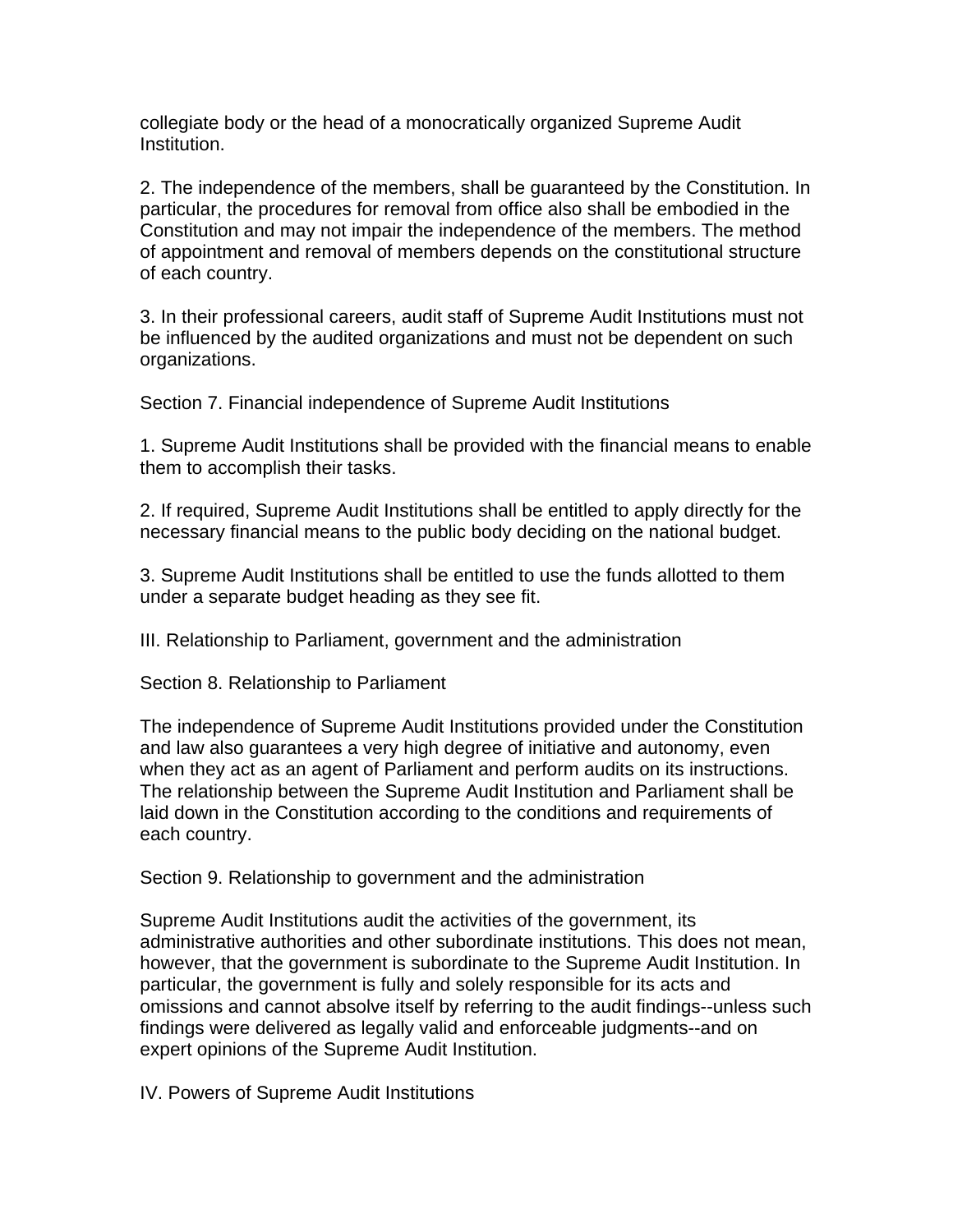Section 10. Powers of Investigation

1. Supreme Audit Institutions shall have access to all records and documents relating to financial management and shall be empowered to request, orally or in writing, any information deemed necessary by the SAI.

2. For each audit, the Supreme Audit Institution shall decide whether it is more expedient to carry out the audit at the institution to be audited, or at the Supreme Audit Institution itself.

3. Either the law or the Supreme Audit Institution (for individual cases) shall set time limits for furnishing information or submitting documents and other records including the financial statements to the Supreme Audit Institution.

Section 11. Enforcement of Supreme Audit Institution findings

1. The audited organizations shall comment on the findings of the Supreme Audit Institution within a period of time established generally by law, or specifically by the Supreme Audit Institution, and shall indicate the measures taken as a result of the audit findings.

2. To the extent the findings of the Supreme Audit Institution's findings are not delivered as legally valid and enforceable judgments, the Supreme Audit Institution shall be empowered to approach the authority which is responsible for taking the necessary measures and require the accountable party to accept responsibility.

Section 12. Expert opinions and rights of consultation

1. When necessary, Supreme Audit Institutions may provide Parliament and the administration with their professional knowledge in the form of expert opinions, including comments on draft laws and other financial regulations. The administrative authorities shall bear the sole responsibility for accepting or rejecting such expert opinions; moreover, this additional task must not anticipate the future audit findings of the Supreme Audit Institution and must not interfere with the effectiveness of its audit.

2. Regulations for appropriate and as uniform as possible accounting procedures shall be adopted only after agreement with the Supreme Audit Institution.

V. Audit methods, audit staff, international exchange of experiences

Section 13. Audit methods and procedures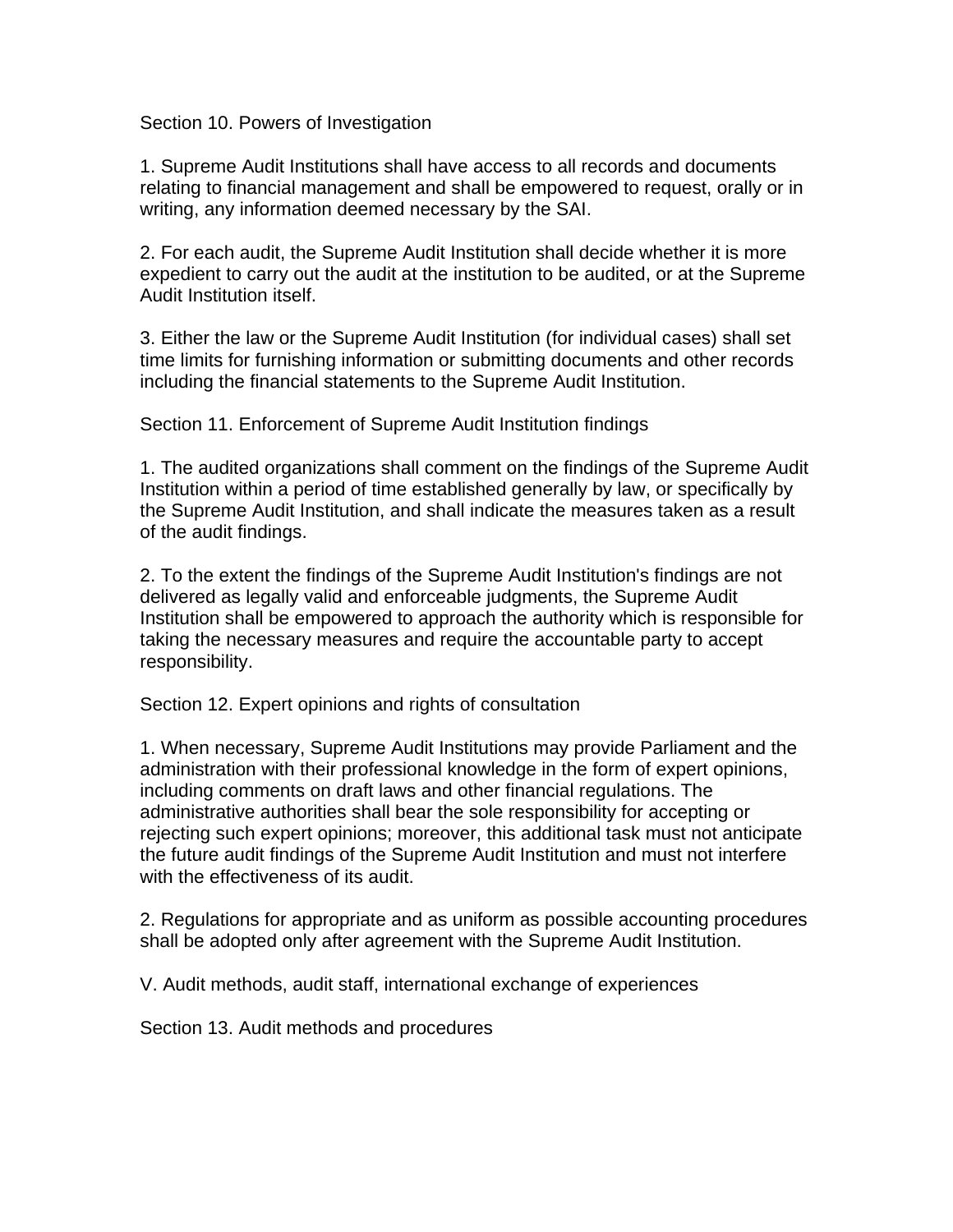1. Supreme Audit Institutions shall audit in accordance with a self-determined program. The rights of certain public bodies to request a specific audit shall remain unaffected.

2. Since an audit can rarely be all-inclusive, Supreme Audit Institutions as a rule will find it necessary to use a sampling approach. The samples, however, shall be selected on the basis of a given model and shall be sufficiently numerous to make it possible to judge the quality and regularity of financial management.

3. Audit methods shall always be adapted to the progress of the sciences and techniques relating to financial management.

4. It is appropriate for the Supreme Audit Institution to prepare audit manuals as an aid for its auditors.

Section 14. Audit staff

1. The members and the audit staff of Supreme Audit Institutions shall have the qualifications and moral integrity required to completely carry out their tasks.

2. In recruiting staff for Supreme Audit Institutions, appropriate recognition shall be given to above-average knowledge and skills and adequate professional experience.

3. Special attention shall be given to improving the theoretical and practical professional development of all members and audit staff of SAIs, through internal, university and international programs. Such development shall be encouraged by all possible financial and organizational means. Professional development shall go beyond the traditional framework of legal, economic and accounting knowledge, and include other business management techniques, such as electronic data processing.

4. To ensure auditing staff of excellent quality, salaries shall be commensurate with the special requirements of such employment.

5. If special skills are not available among the audit staff, the Supreme Audit Institution may call on external experts as necessary.

Section 15. International exchange of experiences

1. The international exchange of ideas and experiences within the International Organization of Supreme Audit Institutions is an effective means of helping Supreme Audit Institutions accomplish their tasks.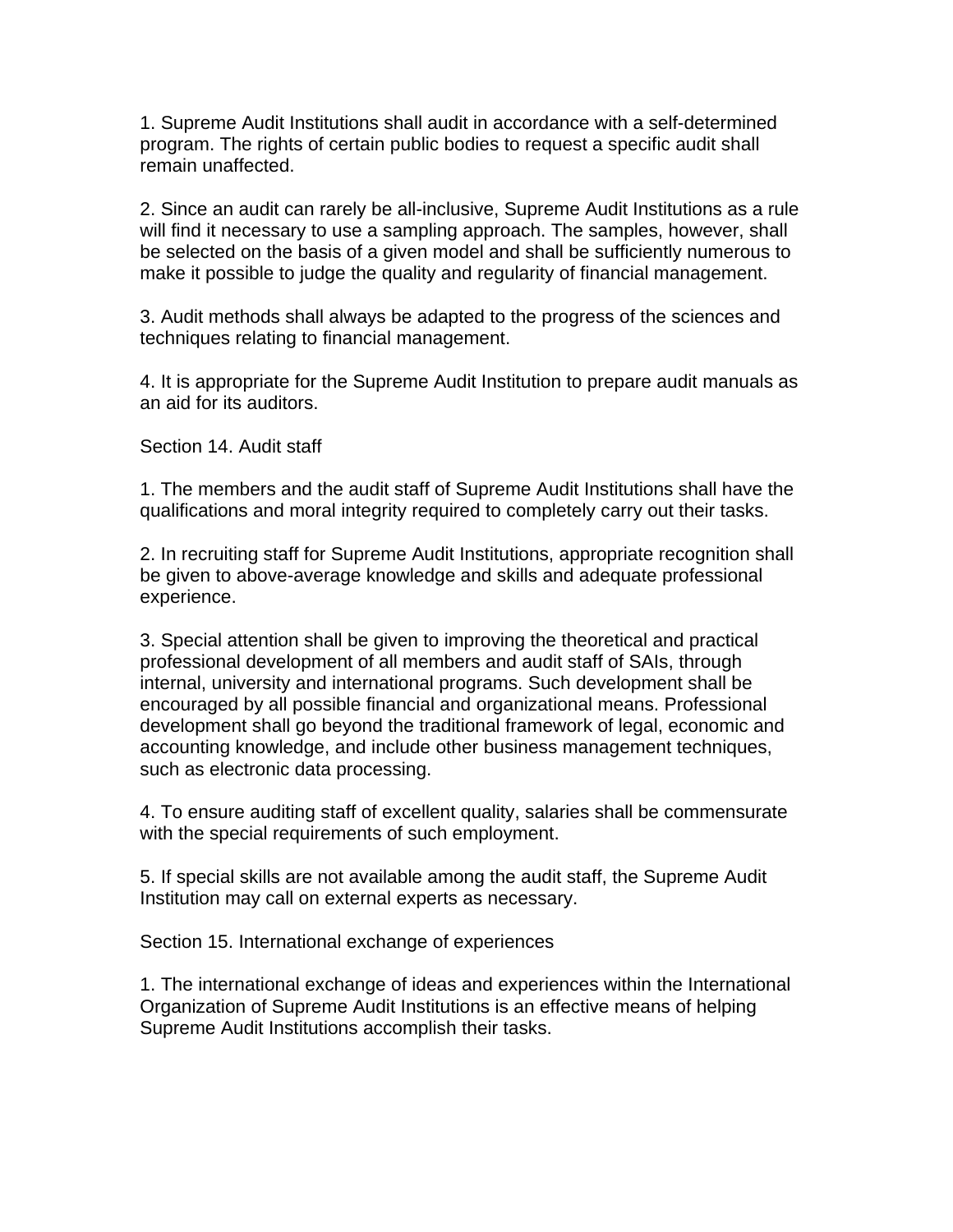2. This purpose has so far been served by congresses, training seminars jointly organized with the United Nations and other institutions, by regional working groups and by the publication of a professional journal.

3. It is desirable to expand and intensify these efforts and activities. The development of a uniform terminology of government audit based on comparative law is of prime importance.

VI. Reporting

Section 16. Reporting to Parliament and to the general public

1. The Supreme Audit Institution shall be empowered and required by the Constitution to report its findings annually and independently to Parliament or any other responsible public body; this report shall be published. This will ensure extensive distribution and discussion, and enhance opportunities for enforcing the findings of the Supreme Audit Institution.

2. The Supreme Audit Institution shall also be empowered to report on particularly important and significant findings during the year.

3. Generally, the annual report shall cover all activities of the Supreme Audit Institution; only when interests worthy of protection or protected by law are involved shall the Supreme Audit Institution carefully weigh such interests against the benefits of disclosure.

Section 17. Method of reporting

1. The reports shall present the facts and their assessment in an objective, clear manner and be limited to essentials. The wording of the reports shall be precise and easy to understand.

2. The Supreme Audit Institution shall give due consideration to the points of view of the audited organizations on its findings.

VII. Audit powers of Supreme Audit Institutions

Section 18. Constitutional basis of audit powers; audit of public financial management

1. The basic audit powers of Supreme Audit Institutions shall be embodied in the Constitution; details may be laid down in legislation.

2. The actual terms of the Supreme Audit Institution's audit powers will depend on the conditions and requirements of each country.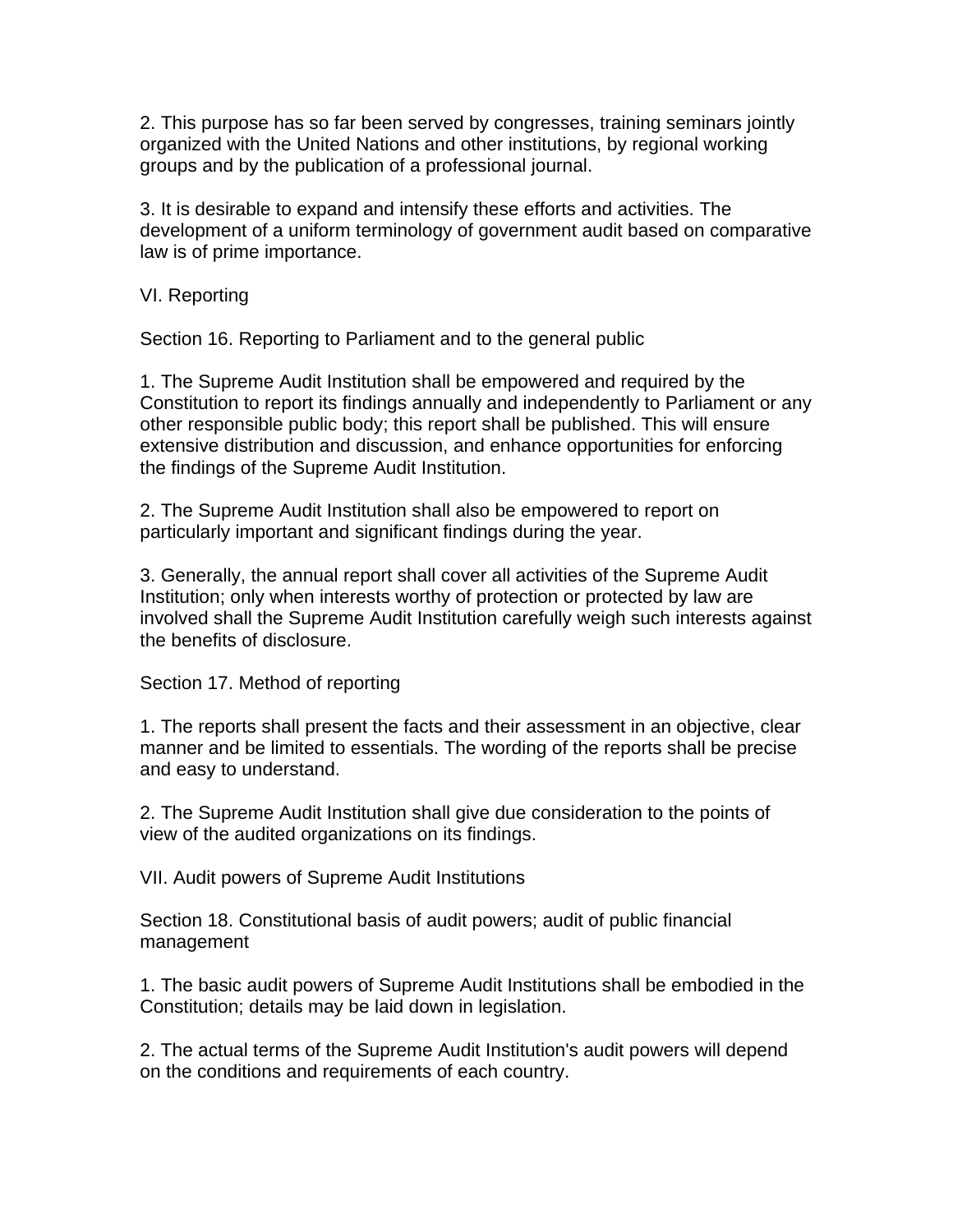3. All public financial operations, regardless of whether and how they are reflected in the national budget, shall be subject to audit by Supreme Audit Institutions. Excluding parts of financial management from the national budget shall not result in these parts being exempted from audit by the Supreme Audit Institution.

4. Supreme Audit Institutions should promote through their audits a clearly defined budget classification and accounting systems which are as simple and clear as possible.

Section 19. Audit of public authorities and other institutions abroad

As a general principle, public authorities and other institutions established abroad shall also be audited by the Supreme Audit Institution. When auditing these institutions, due consideration shall be given to the constraints laid down by international law; where justified these limitations shall be overcome as international law develops.

Section 20. Tax audits

1. Supreme Audit Institutions shall be empowered to audit the collection of taxes as extensively as possible and, in doing so, to examine individual tax files.

2 Tax audits are primarily legality and regularity audits; however, when auditing the application of tax laws, Supreme Audit Institutions shall also examine the system and efficiency of tax collection, the achievement of revenue targets and, if appropriate, shall propose improvements to the legislative body.

Section 21. Public contracts and public works

1. The considerable funds expended by public authorities on contracts and public works justify a particularly exhaustive audit of the funds used.

2. Public tendering is the most suitable procedure for obtaining the most favorable offer in terms of price and quality. Whenever public tenders are not invited, the Supreme Audit Institution shall determine the reasons.

3. When auditing public works, the Supreme Audit Institution shall promote the development of suitable standards for regulating the administration of such works.

4. Audits of public works shall cover not only the regularity of payments, but also the efficiency of construction management and the quality of construction work.

Section 22. Audit of electronic data processing facilities